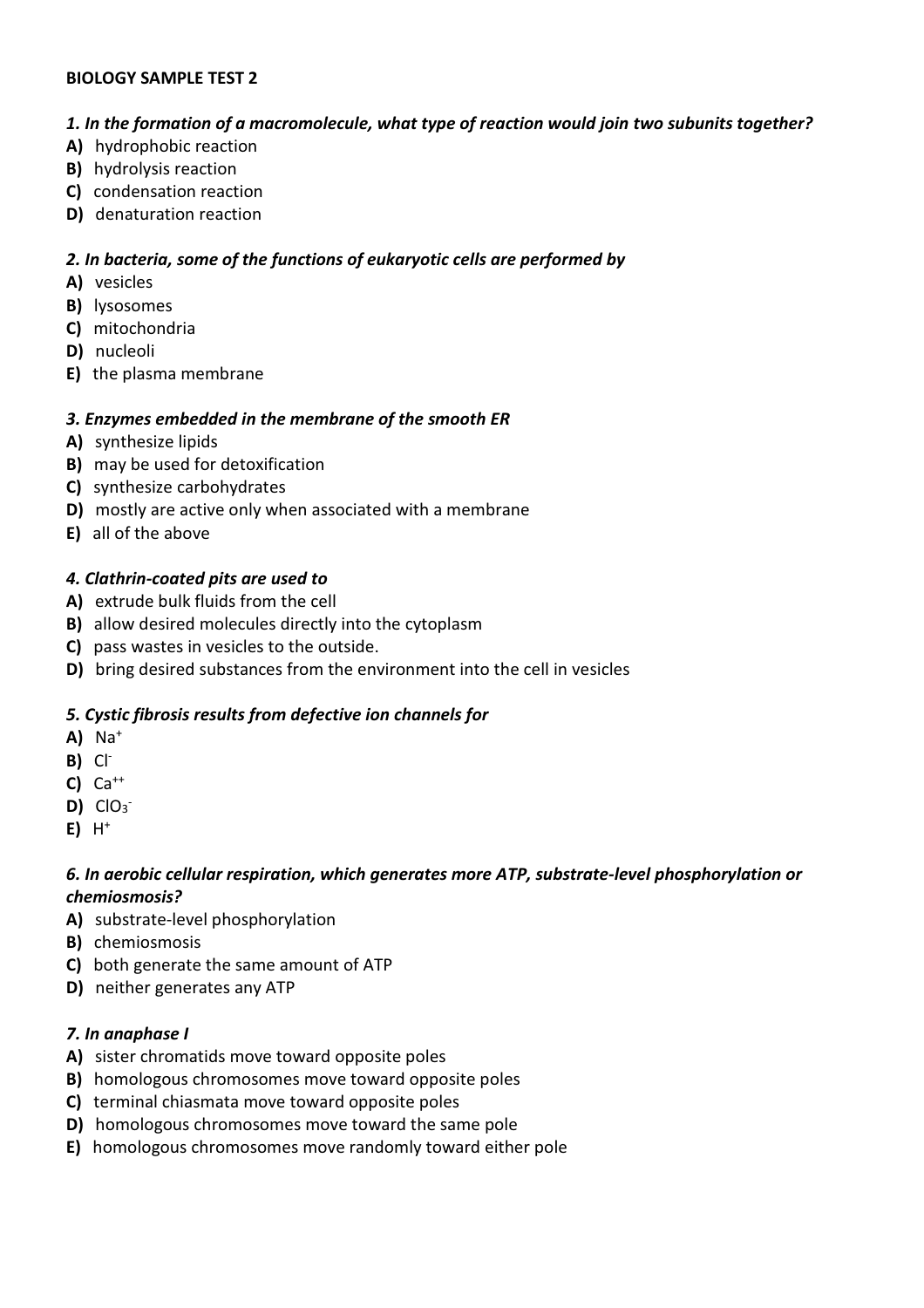## 8. The condensation of the chromosome portion containing the rRNA genes causes the disappearance of the

- A) nucleus
- B) aster
- C) centriole
- D) tubulin
- E) nucleolus

## 9. Since the first nucleotides cannot be linked in a newly synthesized strand in DNA replication, \_\_\_\_\_\_\_\_\_\_\_ is required.

- A) a DNA primer
- B) DNA polymerase
- C) ligase
- D) an RNA primer
- E) helicase

# 10. Which of the following are not matched correctly:

- A) virulent virus-lytic cycle
- B) temperate virus-non-infecting virus
- C) lysogenic virus-genome becomes part of host genome
- D) lytic cycle-kills host cell
- E) none of the above

# 11. The skeletal event that terminates a person's vertical growth is

- A) the replacement of spongy bone by compact bone in the growth plate
- B) the death of Haversian cells in the growth plate
- C) the filling of Haversian canals with calcium in the growth plate
- D) the complete conversion of the growth plate from cartilage to bone

## 12. During muscle contraction,  $Ca^{++}$  ions bind to

- A) troponin
- B) tropomyosin
- C) myosin
- D) acetylcholine
- E) actin

# 13. When triglycerides combine with proteins, they form small particles called

- A) jaundice
- B) bile
- C) omasum
- D) chylomicrons

# 14. Which of the following contains oxygenated blood in an adult human?

- A) right atrium
- B) pulmonary artery
- C) pulmonary vein
- D) all of the above
- E) none of the above